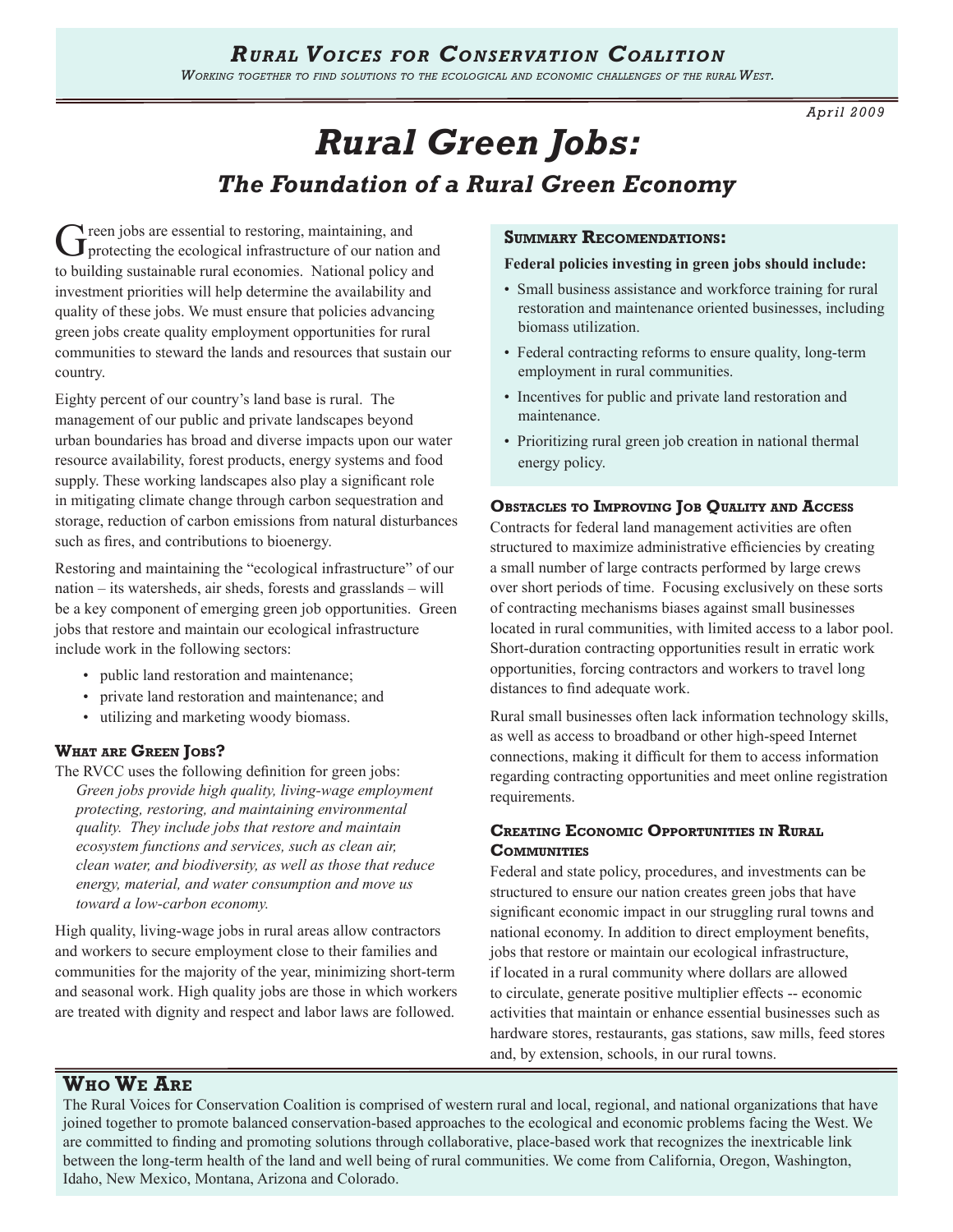A recent study found that a million-dollar investment in forest and watershed restoration jobs will create or retain 13 - 29 jobs and over \$2 million in economic activity, depending upon the type of activity.<sup>1</sup> Utilization of restoration by-products for bioenergy or value added products creates additional jobs and enhances overall economic impacts.

## **Three Defining Sectors of the Rural Green Economy Public Land Restoration and Maintenance**

In our new green economy, the argument about jobs vs. healthy public lands is an outdated, false choice. We can have sustainable land management and jobs; indeed, we cannot have one with out the other. This requires a new vision for public land management agencies to implement sustainable land management activities in a manner that maximizes green job creation and retention, especially for people living in public land communities.<sup>2</sup> Coupled with this new vision, we need sustained investment in restoring and maintaining our public lands – through restoring federal budgets, improving contracting systems, and providing small business assistance.

#### **Private Land Restoration and Maintenance**

Private lands, and the work that is done on them, are important components of the green economy for rural communities. Along with the direct employment benefit of working private lands (ranch hands, loggers, harvesters, etc.), adding value to the raw materials produced on these lands sustains local wood product infrastructure and other related enterprises. As in public land management, we have seen steep declines in federal resources for private working lands including technical and financial assistance, tax incentives for land conservation, and land acquisition programs to stem development pressures. It is critical to revitalize private land programs that provide incentives for land management practices that make significant contributions to public ecosystem services and environmental benefits.

#### **Using and Marketing Woody Biomass**

Integrated, community-scaled biomass utilization strategies can reduce the costs of forest restoration and hazardous fuel reduction activities while providing economic benefit, increased energy independence, and reduced carbon emissions. Markets are emerging for woody biomass that is produced as a byproduct of forest restoration and fuel reduction management activities on public and private lands. In addition to valueadded wood products, forest restoration can reduce carbon intensive energy use through appropriately scaled, thermal energy applications, which can be up to 90% efficient, including combined head and power biomass projects. These community scaled projects also reduce the need for hauling biomass feedstocks long distances to reach large centralized energy facilities, thus reducing consumption of fossil fuels and improving overall cost efficiency of the biomass application.

The federal government has an opportunity to support the development and retention of a diversified woody biomass utilization infrastructure in rural communities across the nation that is made up of appropriately-scaled, integrated facilities that sort woody materials for their highest and best uses to make a suite of wood and energy products. Scale is an important consideration for effective woody biomass energy systems. Community-scaled projects inherently address ecological concerns facing Western forests; facilities of this size typically need smaller amounts of supply, which aligns well with the ecological objectives of restoration. Additionally, a network of small, community-scaled combined heat and energy plants will not require huge investments in transmission lines (up to 3MW of power can be transmitted over local lines).<sup>3</sup> Such facilities also allow a community to diversify its economy, adding dry kilns, greenhouses, and other heat users.

A significant benefit of community-scaled bioenergy development is that energy dollars stay in the community rather than leaving the region, state and country. Community-scaled bioenergy development keeps these energy dollars in the local economy where they work to create jobs in forest restoration, fuels preparation, and fuel delivery and support.

#### **Green "Ecological Infrastructure" Jobs**

#### **Public and Private Land Restoration and Maintenance** Hazardous fuels reduction

Restoration treatments to improve wildlife habitat, stand structure and hasten the development of old growth Reforestation and post-fire rehabilitation

Stream restoration including addressing fish passage, bank stabilization and riparian planting

Restoration and enhancement of wildlife and fish habitat Noxious weed and invasive species control and eradication Road and trail maintenance

Road decommissioning and obliteration

Stand inventories, plant and animal surveys, water quality monitoring, data collection and analysis activities

Boundary line location for federal lands

Wood bridge repair and construction

Stewardship of forests and grasslands

Maintenance and greening of recreation sites and facilities

Conducting and advising carbon sequestration activities and inventories

Verifying climate change mitigation projects

#### **Biomass Utilization**

Small business development in wood to energy programs including biomass feedstock removals and plant construction for community scaled combined heat and power and thermal energy

Small business development in utilizing the byproducts of restoration for value added processing opportunities

<sup>1</sup> Moseley, Cassandra and Max Nielsen-Pincus, Economic Impact and Job Creation from Forest and Watershed Restoration: A Preliminary Assessment. Briefing Paper #14. Ecosystem Workforce Program. Institute for a Sustainable Environment. University of Oregon. Winter 2009.

<sup>2</sup> A public land community is in a county where a significant percentage of the land base (sometimes defined as 30% or more) is in public ownership.

<sup>3</sup> Adapted from Ferrell, John and David Morris, Rural Power: Community Scaled Renewable Energy and Rural Economic Development. The New Rules Project. Institute for Local Self Reliance. August 2008.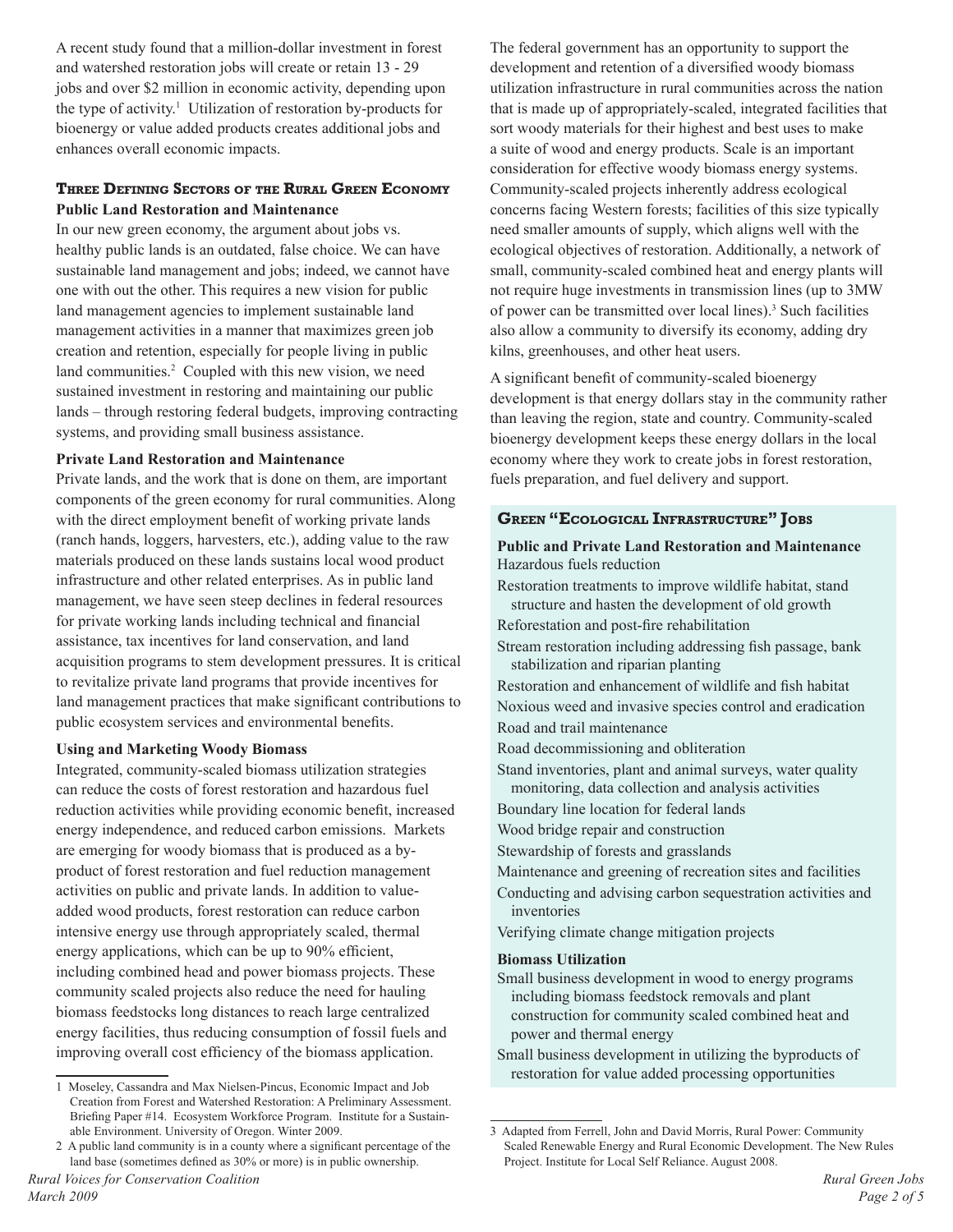#### **Recommendations**

# **Administrative Recommendations**

# *1. Create green job business assistance programs that support the work of the federal land management agencies*

Create and invest in programs within the Forest Service and Bureau of Land Management that provide rural business assistance *to retain and create jobs* related to restoration and maintenance, and processing and manufacturing of value added products and wood to energy services. This program should provide grants and technical assistance to help existing and new small businesses access capital, equipment, and other business support services such as grant writing assistance and instruction, bonding access, and federal bidding procedural instruction.

# *2. Direct the land management agencies to structure work to create year-round employment in their stewardship, service, and other contracts*

Contractors need to have access to a constant program of work in order to invest in equipment and workforce training, and ultimately, to stay in business. Federal contracts should be scaled to the local business and workforce capacity. Structuring contracts to require work over a long duration using a small crew, rather than structuring the contract to occur over a short period using a large crew can often accomplish this. Bundling seasonal activities into year-round employment opportunities also creates long-duration employment opportunities that are accessible to small and micro businesses in rural communities.

# *3. Direct the land management agencies to make full use of best value contracting in service and stewardship contracts*

The federal land management agencies should make full use of best value contracting in both service and stewardship contracts to foster multiple goals including improving ecological conditions, using highly qualified contractors, providing local rural community benefits, and ensuring that workers are treated fairly.

Effective best value contracting can reward contractors that perform high quality work, build and retain a trained workforce, create local community benefits, and use the by-products of forest restoration. It can create a bridge between collaboration and implementation, enabling contractors to propose innovative approaches to achieving complex ecological goals, encouraging local economic development, and building trust by ensuring that projects are implemented as the federal land management agencies and their collaborators intended.

# *4. Require interagency coordination to ensure rural contractors can access federal lands work*

Federal land management agencies need to work with the Economic Development Administration offices, Small Business Development Centers, Resource Conservation and Development Districts, and job training centers to train their staff to assist contractors in the use of DUNS, CCR, and HUB Zone registration and the use of FEDBIZOPS.gov.

# **Benefits of the Rural Green Economy**

- Economic contributions from rural communities in the form of tax revenues, reduced government assistance, and positive contributions to the national green economy.
- Contributions to ecosystem services such as water quality and quantity, clean air, maintaining biodiversity, and climate change mitigation.
	- Eighteen percent of our national water supplies originate on Forest Service land – an annual consumptive value of \$27 billion.<sup>1</sup>
	- About 425 species listed under the Endangered Species Act and an additional 3,250 at-risk species are found on Forest Service lands.<sup>2</sup>
	- Private lands are home to river, lake, riparian and wetland habitat that support the lifecycle stages of terrestrial species.
	- Active forest management on private lands in the U.S. could provide 30 megatons of carbon offset.<sup>3</sup>
- Maximizing federal investments in restoration and maintenance:
	- Reduces federal expenditures on uncharacteristically large wildfires.
	- Produces non-governmental leveraged dollars for public land management. In communities that are already building the green ecological infrastructure through collaborative land management, non-profit groups routinely bring in thousands of dollars per project of non-federal money, to create jobs on both public and private forestlands.

#### *5. Enforce labor laws on public land projects*

The Secretaries of Labor, Agriculture, Interior should prioritize the following administrative actions to ensure that quality jobs are created on public lands:

- 5a. Actively involve inspectors and contracting officer's representatives from the land management agencies in labor law compliance;
- 5b. Agency contracting officer's representatives and inspectors who visit remote work sites should be tasked with recording worker-days and other information. When activities show a discrepancy between worker-days and bid award, an investigation of wages should follow, with the help of the Department of Labor; and
- 5c. Agency field staff should be given clear guidance, training, and performance standards to ensure that they understand their roles, responsibilities, and obligations under applicable labor laws.

<sup>1</sup> United States Department of Agriculture, Forest Service, Forest Health Protection,Forest Insect and Disease Conditions in the United States 2006: Healthy Forests Make A World of Difference. June 2007. 2 *Ibid* 

<sup>3</sup> McKinsey & Company. Reducing U.S. Greenhouse Gas Emissions: How Much at What Cost? U.S. Greenhouse Gas Abatement Mapping Initiative, Executive Report, December 2007.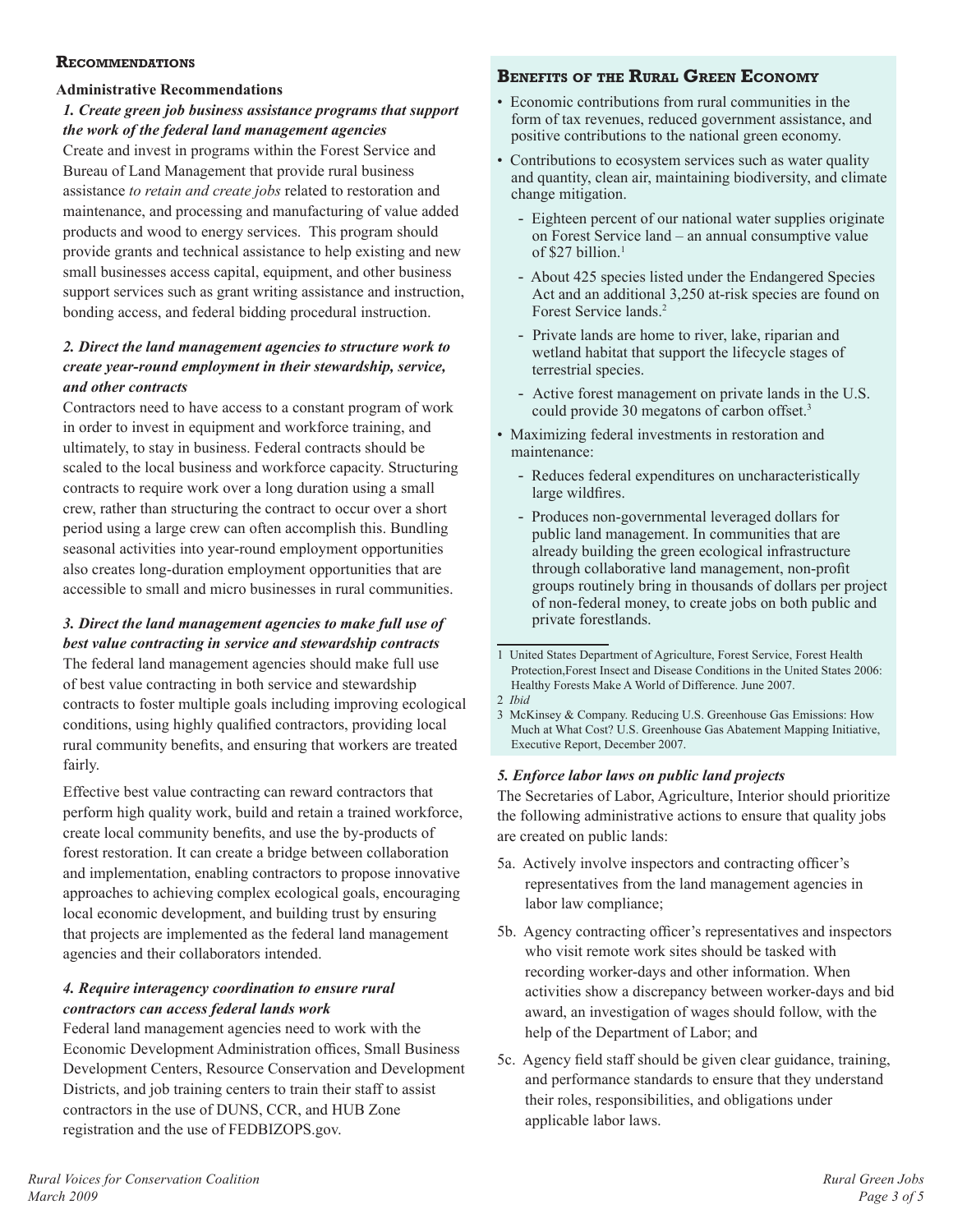# *6. Department of Labor should rescind the newly-adopted H2B guest worker rules*

Rescind the newly-adopted rules for the recruitment of guest workers and strengthen requirements to recruit local workers. The new system, which requires very limited efforts to identify workers residing near where work will occur, will further erode the local workforce ability to obtain forest restoration jobs.

## **Legislative Recommendations**

## *1. Foster green jobs through national climate change policy*

Federal climate change legislation should include incentives for sustainable land management and associated rural green jobs in forest and rangeland restoration and maintenance, and wood processing activities, including value-added wood products and wood to energy. Legislation should also include worker training and business assistance to help residents of rural communities participate in emerging carbon markets; including assistance to small, private landowners for carbon sequestration offset registration and marketing, and worker education in verifying climate change mitigation projects.

# *2. Ensure that national energy policy, including thermal strategies, creates rural green jobs*

Congressionally created policy and tax incentives should prioritize the development of efficient and sustainable uses of natural resources by recognizing the role of thermal energy in reducing our dependence on petroleum. Creating incentives for appropriately scaled energy facilities in rural communities increases opportunities for local ownership, contributes to the creation of local green jobs, and creates lasting economic resiliency.

# *3. Authorize and create a rural green business loan fund in USDA Rural Development*

This loan fund should provide direct low-interest loans and zerointerest short-term lines of credit to eligible businesses in forest and rangeland restoration and maintenance related enterprises. Eligible businesses should be those owned and operated in a rural county and/or can show that significant portions of their workers are residents of a rural county. The program should require interagency coordination between the Forest Service, Bureau of Land Management, and USDA Rural Development to maximize its effectiveness. This forest - and rangeland specific loan program, and the call for interagency coordination, is specifically recommended to address ongoing concerns that current USDA Rural Development programs are focused almost exclusively on agricultural issues, leaving small rural forestry and ranching businesses no access to comparable loans and assistance programs.

# *4. Include renewable biomass from public lands in national energy policy*

When developing national renewable energy policy, use a definition of renewable biomass that includes material derived in an ecologically sustainable manner, from private and public lands, including National Forest System lands, to ensure that rural public land communities can benefit from woody biomass utilization job opportunities.

# **Rural Green Jobs in Action**

In August 2004, the Apache-Sitgreaves National Forests in Arizona awarded a 10-year Stewardship Contract to thin 150,000 acres of primarily small-diameter ponderosa pine trees. In the first year alone, the \$4 million Forest Service investment directly involved 13 businesses, created 450 jobs (318 of them local), and put \$12 million of private sector investment into the local economy for goods and services. Additionally, the Forest Service reduced treatment costs by over 50%.

Products created from the thinned wood fiber include wood pellets for home and industry heating, animal bedding and compost materials, wood molding, structural lumber, paneling, wood pallets and biomass to generate electricity. The Forest Energy Corporation increased their wood pellet mill capacity by 50% and recently doubled their supply contract with a major retailer. Several industrial wood pellet heating customers are on line, including the town of Eagar, AZ offices and the Apache-Sitgreaves National Forest Supervisor's Office.

#### **Appropriative Recommendations**

*1. Invest in the restoration and maintenance of federal lands4* Restore agency budgets to sufficiently restore and maintain the ecosystems they manage, coupled with a mandate to do this in a manner that creates sustainable jobs for rural communities.

## *2. Invest in private non-industrial land incentives programs*

Invest in programs such as the State and Private Forestry, Forest Stewardship Program, and the Natural Resource Conservation Service, Environmental Quality Incentives Program, Wetland Reserve Program, and Wildlife Habitat Incentives Program to promote the retention and stewardship of private lands and the jobs this creates.

# *3. Fund the Community Wood Energy Program established in the 2008 Farm Bill*

Appropriate the full authorization of \$5 million a year to encourage the use of woody biomass as the primary fuel for heat or energy at publicly owned or operated facilities such as schools, town halls or libraries. This program offers the opportunity for local job creation through the use of restoration by-products on an appropriate, community scale to maximize local economic gain from the resource.

# *4. Invest in rural broadband to increase rural access to federal jobs on public lands*

Invest in the rapid diffusion of broadband technology into rural areas. Rural contractors, who must access federal contracting opportunities and registration systems on-line, are disadvantaged compared to their urban counterparts because they lack highspeed Internet access.

<sup>4</sup> For specific public land management agency investment recommendations refer to the RVCC FY 2010 Appropriations Issue Paper (http://sustainablenorthwest. org/quick-links/resources/rvcc-issue-papers).